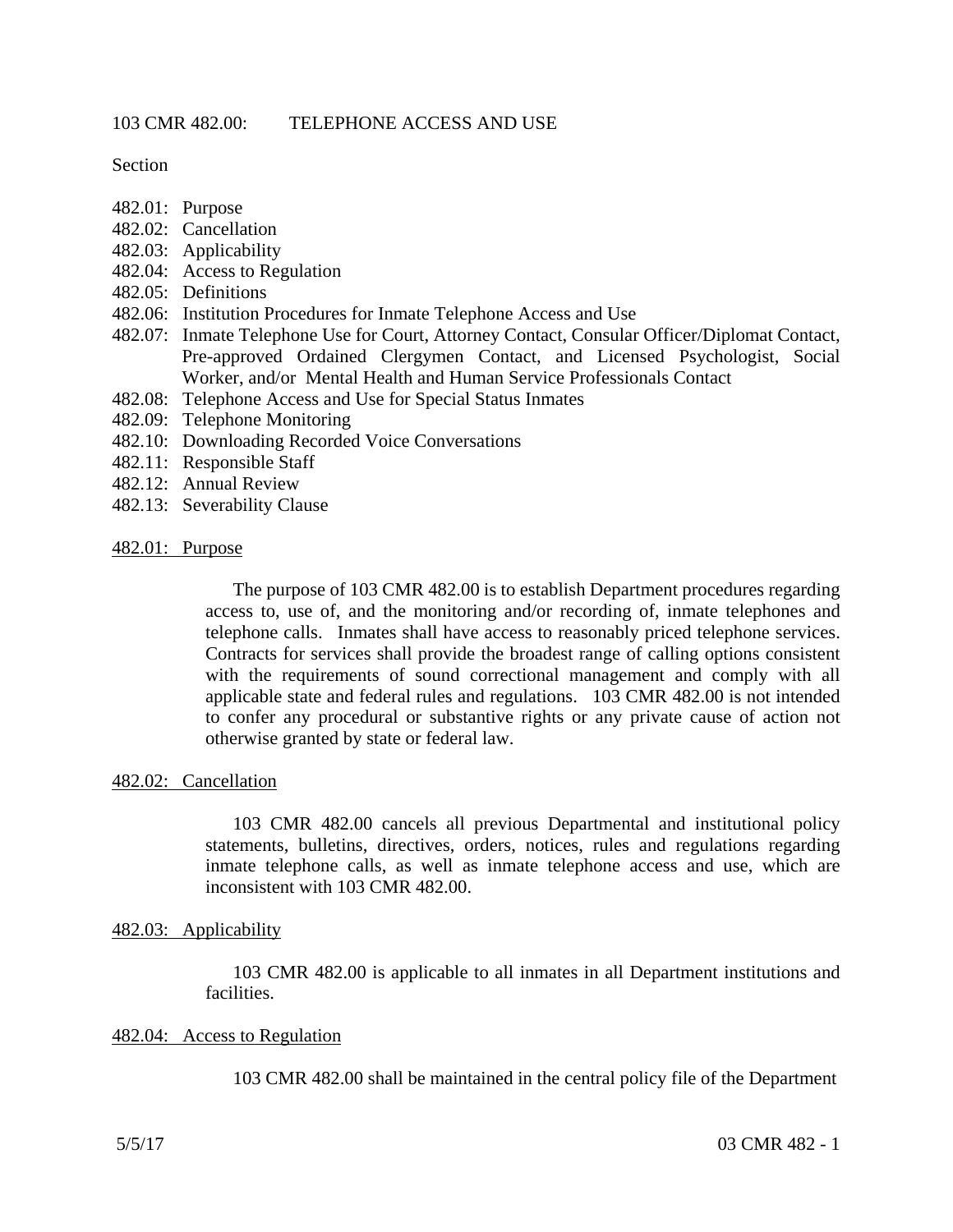### 482.04: continued

and shall be accessible to all Department employees. A copy of 103 CMR 482.00 shall also be maintained in each Superintendent's Central Policy File and at each inmate library.

## 482.05: Definitions

Call Detail. Information concerning a telephone number called, including, but not limited to, the PIN of the caller, the number called, the duration of the call, the detection of three-way switching, and the date and time of the call.

Commissioner. The chief executive officer of the Department of Correction.

Consular Officer/Consul. A citizen of a foreign country employed by a foreign government and authorized to provide assistance on behalf of that government to that government's citizens in a foreign country.

Department. Department of Correction.

Diplomat. An official of a foreign government assigned to an embassy in Washington, D.C. Diplomats may also perform consular functions and should be treated the same as a consular officer.

Foreign National. Any person who is not a U.S. citizen, including resident aliens who have a resident alien registration card.

Global Access Number. A telephone number, designated by the Deputy Commissioner of the Prison Division, and available for use by all inmates housed within the Department of Correction.

Inmate Telephones. Telephones designated for the exclusive use of inmates.

PIN Number. An authorized personal identification number (PIN) assigned to each inmate for use with inmate telephones.

Special Status Inmates. Inmates, detainees and/or civil commitments held with special, specific conditions of custody, which statuses include, but are not limited to, disciplinary detention, administrative segregation, protective custody/special housing unit, a Departmental disciplinary unit, or inmates on awaiting action status. Said inmates may be housed in general population, depending on the custody conditions under which he or she is being held.

Superintendent. The chief administrative officer of a correctional institution.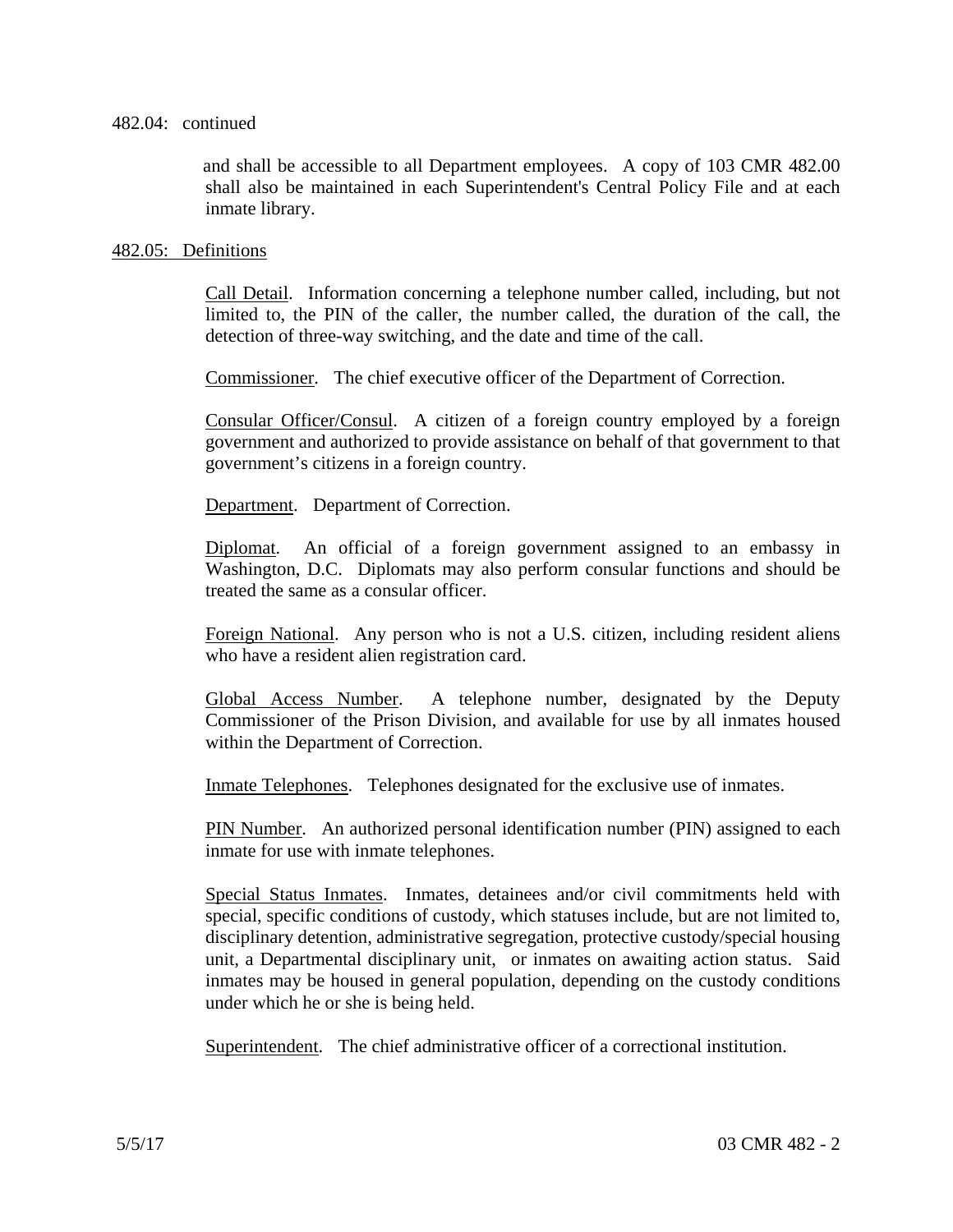### 482.05: continued

Telephone Monitoring. The monitoring and/or recording of telephone conversations of an inmate.

## 482.06: Institution Procedures for Inmate Telephone Access and Use

(1) General. Each Superintendent shall develop procedures to insure that inmates have access to telephones. Access should be regulated in such a manner as to provide for the orderly and safe use of telephones by inmates.

(2) Inmate Telephone Use. Each Superintendent shall make arrangements to have an adequate number of inmate telephones available for inmate use. Institution business telephones shall not be used for inmate telephone contact except in emergency or unusual situations (*e.g*., seriously ill family member or oral arguments for Court hearings) and then only with the permission of the Superintendent or a designee. Outgoing telephone calls only shall be allowed, subject to the conditions authorized by 103 CMR 482.00.

# (3) Inmate Telephone Restrictions.

(a) Inmate telephone calls shall be placed as either a collect call or a pre-paid debit call, all utilizing an automated operator. A transfer of money from personal funds to a debit phone account must be done prior to making debit calls. All international calls shall be debit calls.

(b) Direct dialed calls, three way or conference calling and calls to 411, 800, 900, 550, 976 or other multiple long distance carriers are prohibited, except upon the approval of the Commissioner.

(c) Inmates may be allowed a total of 15 telephone numbers authorized for use in conjunction with the inmate's PIN. Five of these numbers shall be reserved for attorney telephone numbers.

(d) All inmate telephone calls, except calls to pre-authorized attorney telephone numbers, a foreign national's pre-authorized telephone number for his or her consular officer or diplomat, pre-authorized clergy telephone numbers and pre-authorized licensed psychologist, social worker and/or mental health professional telephone numbers are subject to telephone monitoring.

(e) All inmate telephone calls are subject to duration limits, or other restrictions such as authorized calling hours as determined by procedures developed by the Superintendent of each institution.

(f) All inmate telephone calls require positive call acceptance by the called party prior to the call being connected. Passive acceptance of inmate calls may be allowed with the approval of the Deputy Commissioner of the Prison Division, Director of Administrative Services, or Superintendent. The telephone system shall use a pre-recorded name to announce who the call is from.

(g) All inmate telephone calls to the North American Dialing Plan shall contain a pre-recorded announcement identifying that the collect call is originating from an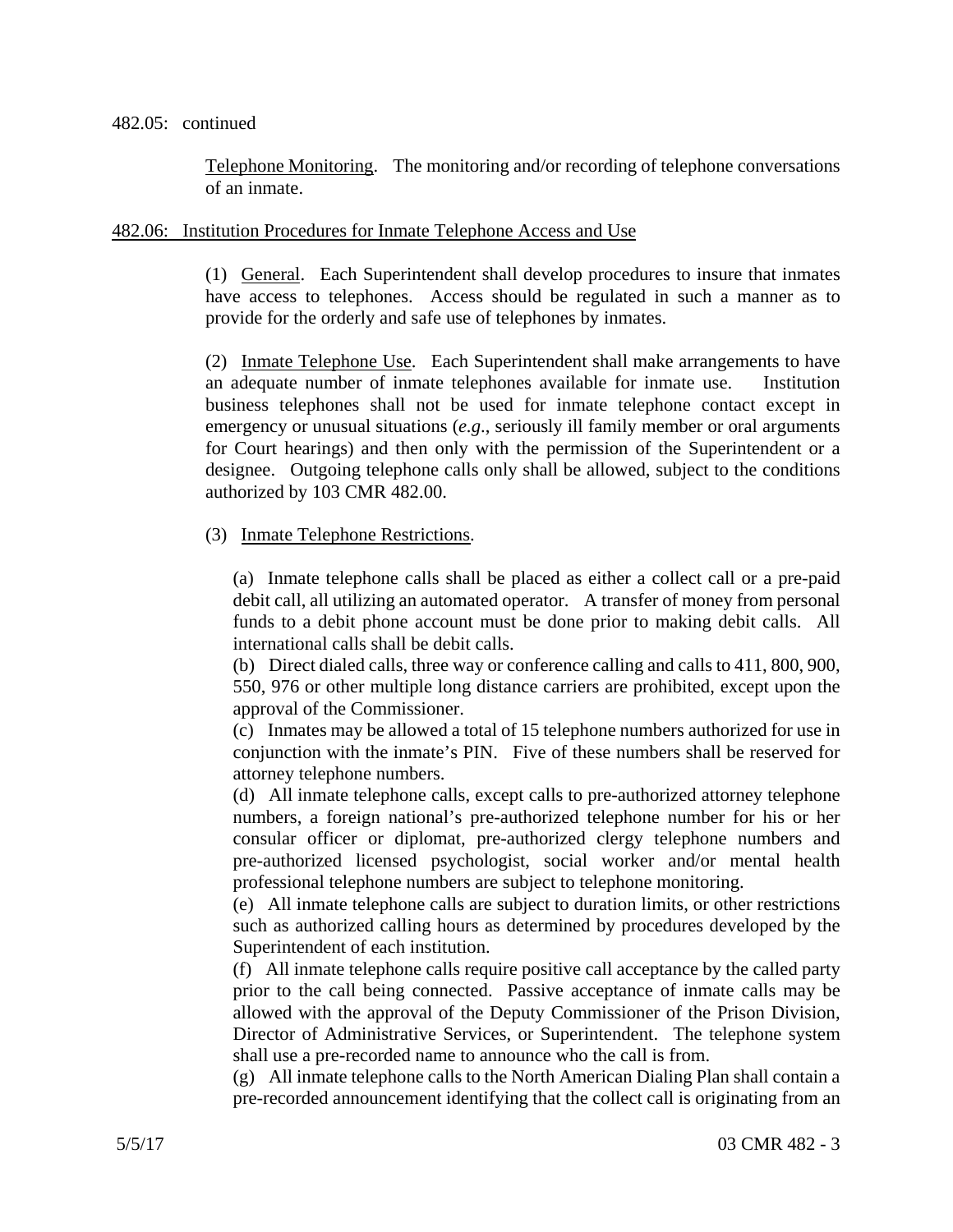inmate at a Massachusetts Department of Correction (institution) shall indicate that the call is subject to being recorded, and shall indicate that any attempt to access a three-party line or conference call will cause the system to immediately disconnect the call. This announcement may be played at various intervals during all telephone calls subject to monitoring and/or recording.

(h) An inmate's telephone privileges, with the exception of attorney telephone calls or a foreign national's call to his or her consular officer or diplomat, may be suspended or curtailed pending either disciplinary action, administrative action, or as part of a disciplinary sanction.

(4) Suspension of Inmate Telephone Use. A Superintendent or a designee may suspend telephone usage by the inmate population on an emergency basis when, in the Superintendent's opinion, telephone use by the entire inmate population presents a threat to the institution's security. After 24 hours, the Superintendent or designee, if necessary, shall authorize a continuation of the suspension of telephone use, to be reviewed every 24 hours thereafter and reauthorized as necessary.

(5) International Debit Calling. Inmates shall be allowed to call five international numbers in addition to the ten personal numbers that can be called collect/debit. International debit calling is permitted to areas where North American Dialing Plan collect calls cannot be completed. Prior to placing any international calls, the inmate must complete an Inmate International Debit Request Form to transfer money from his/her personal account to a debit account for the purpose of placing an international telephone call. The inmate is responsible to pay for the call prior to the call being completed.

(6) Commissions. All Commissions received that are derived from inmate calling shall be returned to the General Fund of the Commonwealth. This shall be done on a monthly basis by the Director of Administrative Services.

(7) Reports detailing all receipts and expenditures of inmate telephone commissions shall be kept on file by the Director of Administrative Services.

# 482.07: Inmate Telephone Use for Court, Attorney Contact, Consular Officer/Diplomat Contact, Pre-aproved Ordained Clergymen Contact, and Licensed Psychologist, Social Worker, and/orMental Health and Human Service Professionals Contact

(1) Telephone calls to pre-authorized attorney, consular officer/diplomat numbers, or the Global Access numbers, shall not be suspended or curtailed except in accordance with 103 CMR 482.06(4) or 482.08. Telephone calls to pre-authorized attorney numbers, consular officer/ diplomat numbers, or the Global Access numbers, shall not be subject to telephone monitoring or recording.

(2) Inmates shall be allowed to make unmonitored and unrecorded collect/debit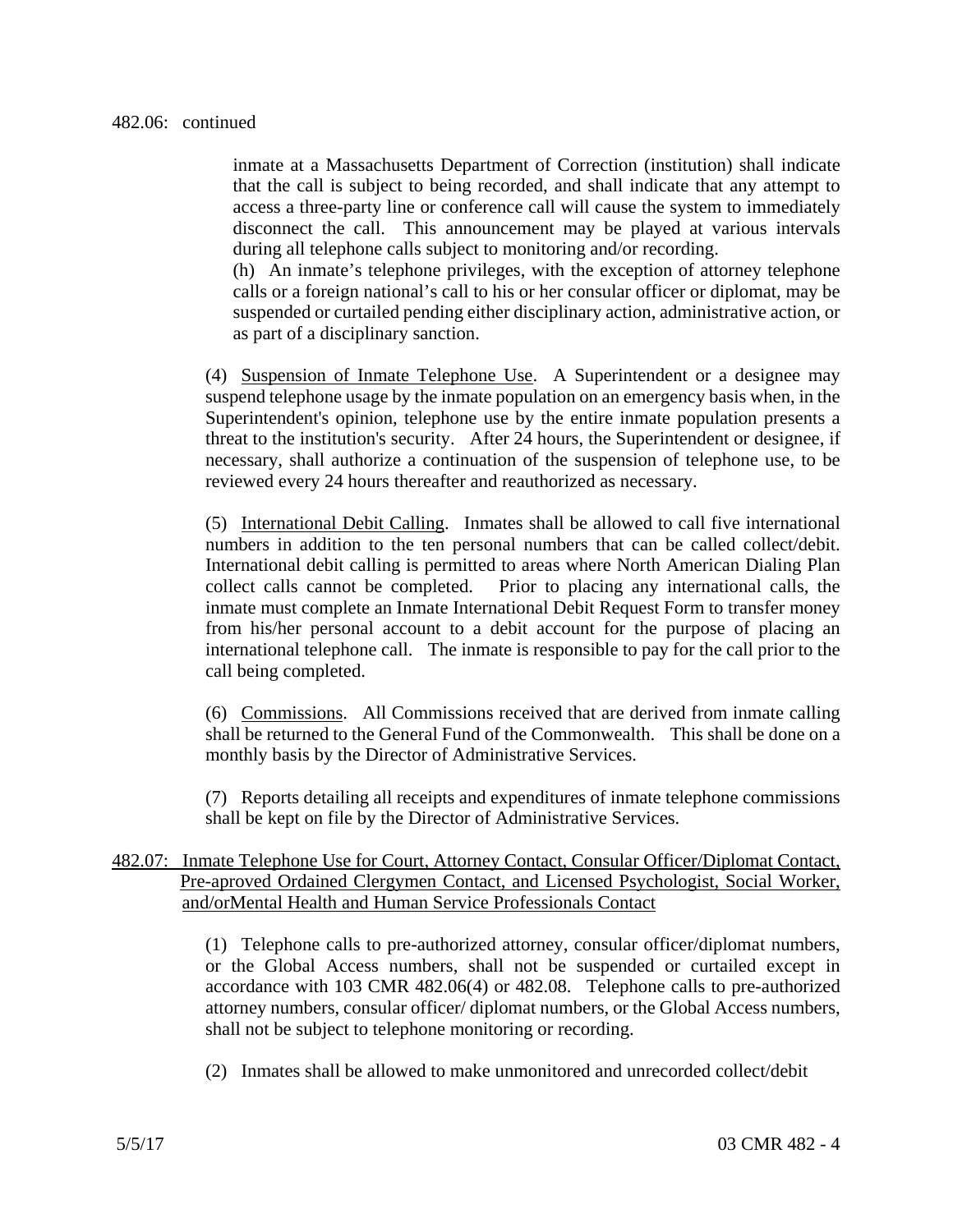telephone calls to their designated and pre-approved ordained clergymen, pre-approved and licensed psychologists, social workers, and/or mental health and human service professionals.

No clergyperson employed by the Department of Correction and no professional employed by the Department, or contracting to provide services on behalf of the Department, may be designated by an inmate, nor shall such individuals be pre-approved for Pin number purposes.

In order to complete the pre-approval process, the inmate must provide a designation of the clergyperson or professional and a letter from the clergyperson or professional attesting to the professional relationship that exists with the inmate. The Superintendent may require additional documentation as necessary.

## 482.08: Telephone Access and Use for Special Status Inmates

(1) Disciplinary Detention. Inmates confined in disciplinary detention shall not have access to a telephone, except to directly contact a court, an attorney, or a consular officer/diplomat, unless authorized by the Superintendent or a designee. Inmates placed in disciplinary awaiting action status shall have telephone access to include two personal telephone calls per week lasting 15 minutes in duration. In addition, disciplinary awaiting action inmates shall have access to a telephone to directly contact a court, attorney or his/her consular officer or diplomat.

(2) Awaiting Action Status. Institution policy shall provide for the manner and extent of telephone access for inmates confined in administrative segregation and administrative segregation awaiting action status.

(3) Protective Custody/Special Housing Unit and Protective Custody/Special Housing Unit Awaiting Action Status. Institution policy shall provide for the manner and extent of telephone access for inmates confined in protective custody/special housing unit or protective custody/special housing unit awaiting action status.

(4) Department Disciplinary Unit. Inmates housed in the Department Disciplinary Unit shall have telephone privileges as authorized by the Superintendent.

(5) Mental Health Watch Inmates. Inmates on mental health watch status pursuant to 103 DOC 650.09: *Mental Health Consultation in the Disciplinary Process* shall have telephone privileges as authorized by the Superintendent, but only to the extent that said privileges are not contraindicated in the inmate's mental health treatment plan developed pursuant to 103 DOC 650: *Mental Health Services*.

(6) Other Special Status. Other special status inmates may be permitted to make emergency telephone calls (in addition to calls permitted under 103 CMR 482.07), upon the approval of the Superintendent.